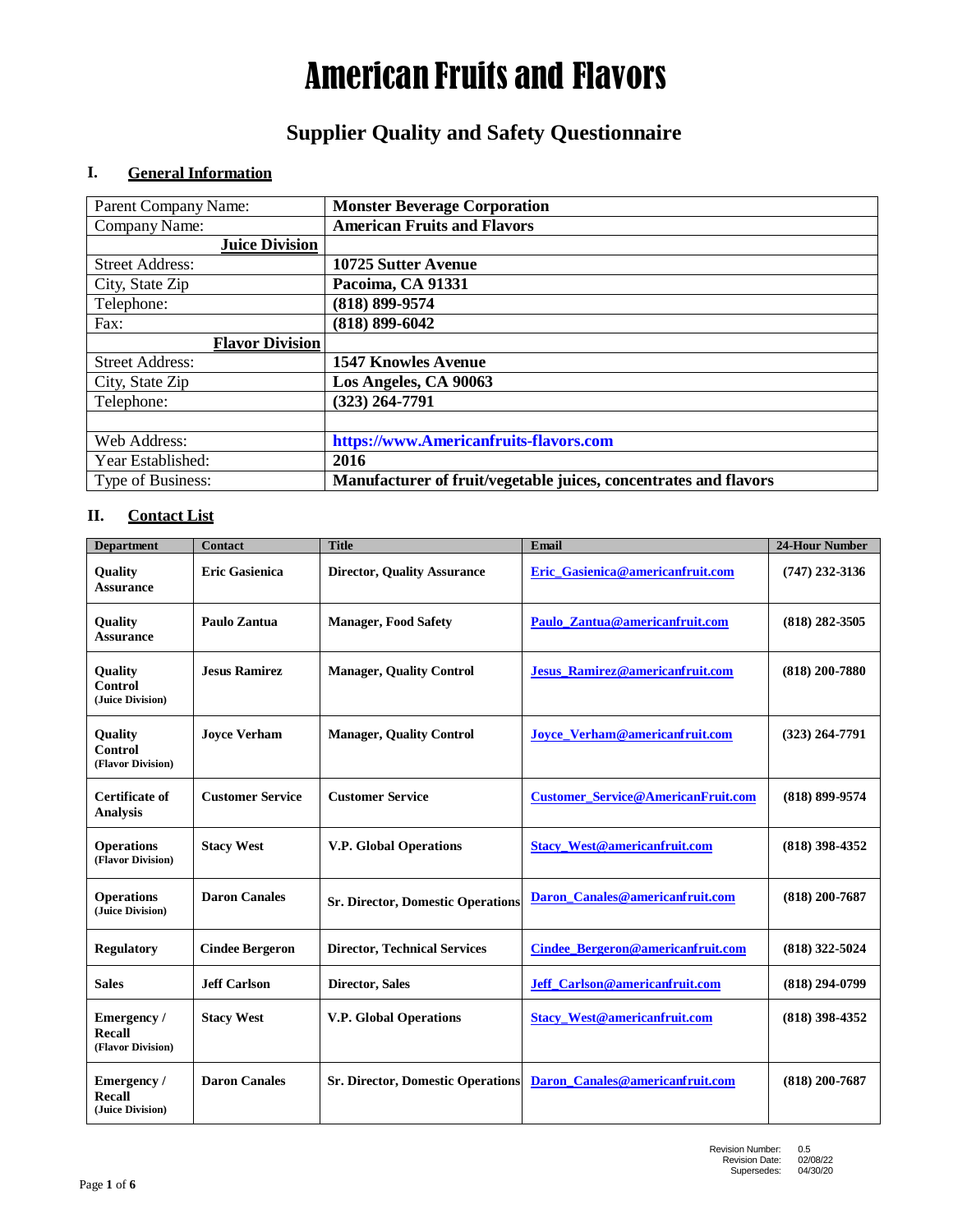#### **II. Qualifications**

|                                                                                                   | Yes         | N <sub>o</sub> | N/A |
|---------------------------------------------------------------------------------------------------|-------------|----------------|-----|
| Is a self-inspection conducted <b>daily</b> for all plant areas?                                  | $\mathbf x$ |                |     |
| Is the quality manual readily available to customers and auditors?                                | X           |                |     |
| Do you have a FDA Bio-Terrorism registration number and/or statement?                             |             |                |     |
| <b>FDA Bio-Terrorism Registration numbers for AFF's facilities:</b>                               |             |                |     |
| Juice Division - 12625522200 and 17050734428                                                      |             |                |     |
| Flavor Division - 10920478646, 12330697058 and 17549602332                                        |             |                |     |
| Griswold location - 10037205860                                                                   |             |                |     |
| Pierce locations - 12027298238 and 17294057734                                                    |             |                |     |
| Do you require your suppliers to provide you with their FDA Bio-Terrorism number?                 | X           |                |     |
|                                                                                                   |             |                |     |
| Is your Quality Assurance / Food Safety system certified by any international standard authority? |             |                |     |
| SQF Certificate of Registration and Score information are available on our website at:            | $\mathbf x$ |                |     |
| http://www.americanfruits-flavors.com/certifications/                                             |             |                |     |
| Is the plant Organic certified? By Quality Assurance International                                | X           |                |     |
| Is the plant Kosher certified? By Star-K and Orthodox Union                                       | X           |                |     |
| Is the plant Halal certified? By IFANCA                                                           | X           |                |     |

### **III. Facility**

|                                                                                                                             | Yes | No | N/A |
|-----------------------------------------------------------------------------------------------------------------------------|-----|----|-----|
| Are paths, roadways and loading and unloading areas maintained so as not to present a hazard                                | X   |    |     |
| to the food safety operation of the premises?                                                                               |     |    |     |
| Are temperatures and humidity controlled throughout the facility?                                                           | X   |    |     |
| Are walls, floors, ceilings, and light fixtures inspected at least every 6 months to ensure of                              | X   |    |     |
| cleanliness and no cracks or holes?                                                                                         |     |    |     |
| Are light fixtures covered and able to catch broken glass from lights?                                                      | ◥   |    |     |
| Is an 18 inch minimum wall perimeter clearly marked around the inside of the facility and kept<br>clean of dust and debris? | X   |    |     |

#### **IV. Food Safety / HACCP**

|                                                                                                | Yes | N <sub>0</sub> | N/A |
|------------------------------------------------------------------------------------------------|-----|----------------|-----|
| Is there a crisis management team?                                                             | X   |                |     |
| Do you have a formal crisis management program?                                                | X   |                |     |
| Is there a qualified HACCP team in place with an assigned team leader?                         | X   |                |     |
| Is there a HACCP program that clearly defines all products and process steps?                  | X   |                |     |
| Has a full hazard analysis been conducted on each hazard at each process step?                 | X   |                |     |
| Are critical limits clearly identified, documented, and followed for each CCP?                 | X   |                |     |
| Are all line operators trained with respect to CCPs, critical limits, monitoring procedures,   |     |                |     |
| corrective actions, verification, validation, and record maintenance?                          | X   |                |     |
| Are there written procedures in place for each CCP which clearly define responsibilities (who, | X   |                |     |
| when, how) in the event of deviations?                                                         |     |                |     |
| Are established corrective actions documented when specific tolerances are not met?            | X   |                |     |
| Is the HACCP plan reviewed and updated at least annually?                                      | X   |                |     |
| Are records maintained for 2X product shelf life?                                              | X   |                |     |
| Is there an efficient written recall procedure in place?                                       | X   |                |     |
|                                                                                                |     |                |     |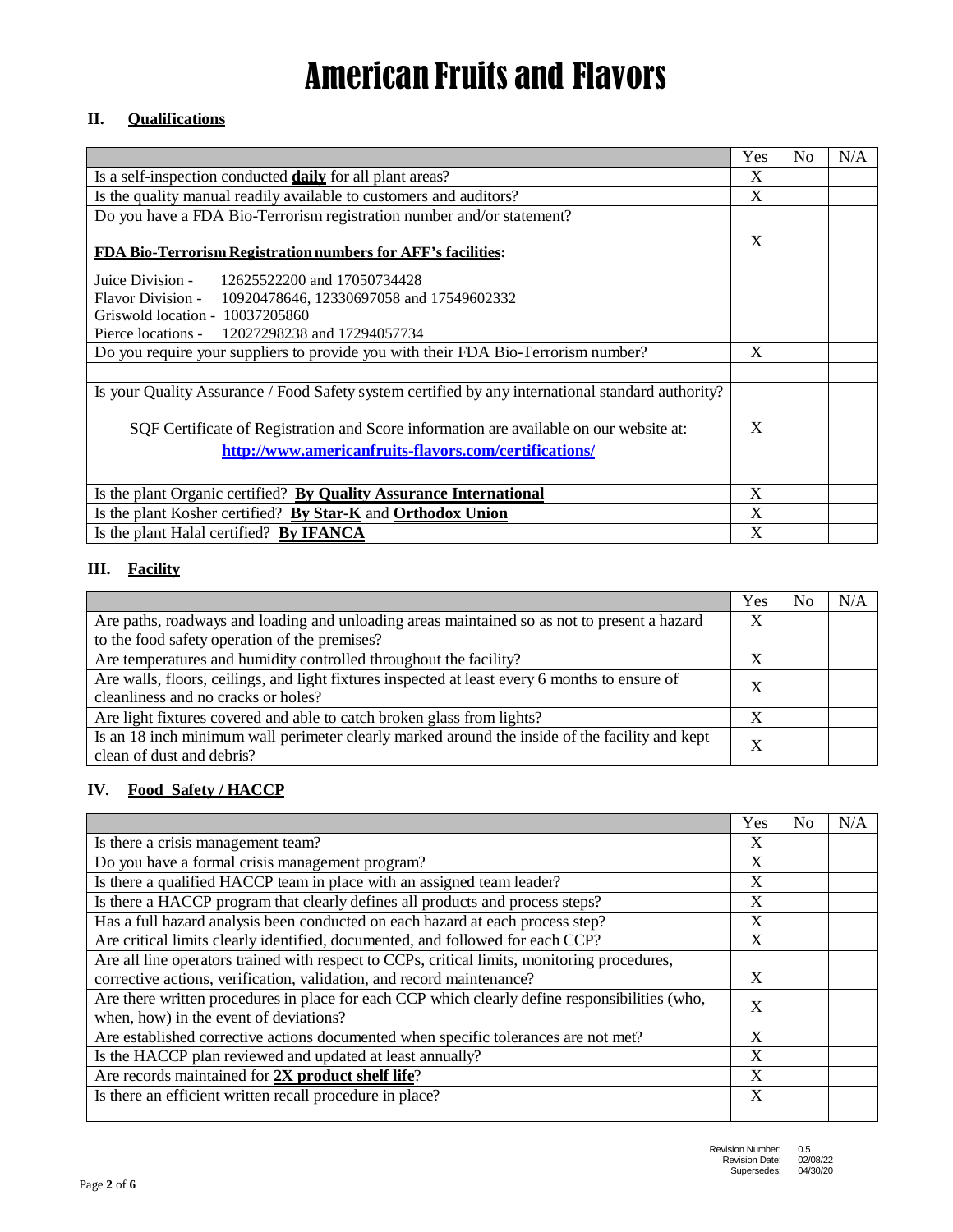| Food Safety / HACCP (Continued)                                                                                                  | Yes          | N <sub>o</sub> | N/A |
|----------------------------------------------------------------------------------------------------------------------------------|--------------|----------------|-----|
| Are mock recalls performed annually?                                                                                             | X            |                |     |
| Is there a policy in place to control Foreign Material (ie glass, wood and hard plastic)?                                        | $\mathbf{X}$ |                |     |
| Are there any SS screens and fabric filters of various mesh sizes used in the process?                                           | X            |                |     |
| Are screens and filters cleaned and inspected before and after each use?                                                         | X            |                |     |
| Are the cleanings and inspections documented?                                                                                    | X            |                |     |
| Does water originate from a municipal water source?                                                                              | X            |                |     |
| Is the water quality checked for chemical and biological contaminants quarterly?                                                 | X            |                |     |
| Are all materials supplied within maximum tolerances for pesticide residues set by the<br>Environmental Protection Agency (EPA)? | X            |                |     |
| Are chemicals stored in non-processing areas?                                                                                    | X            |                |     |
| Are there documented standards regarding maximum limits for levels of heavy metals<br>contained in materials?                    | X            |                |     |
| Is there a glass control policy?                                                                                                 | X            |                |     |
| Is there a wood control policy?                                                                                                  | X            |                |     |
| Are current Safety Data Sheets available for all products supplied?                                                              | X            |                |     |
| Are finished goods microbiologically tested in-house?                                                                            | X            |                |     |
| Physical, chemical and microbiological tests are performed                                                                       |              |                |     |
| Do you contract an outside laboratory to perform microbiological tests on finished goods on an<br>as needed basis?               | X            |                |     |
| Is there a Change Control Management Policy?                                                                                     | X            |                |     |
| Is there a Change Notification Procedure?                                                                                        | X            |                |     |

### **V. Good Manufacturing Practices and Good Laboratory Practices**

|                                                                                                                                                       | Yes | No | N/A |
|-------------------------------------------------------------------------------------------------------------------------------------------------------|-----|----|-----|
| Is GMP training provided to all employees at time of hire and as needed?                                                                              | X   |    |     |
| Do you have a plant policy regarding lab coats, hairnets, beard covers, jewelry, watches,<br>gloves, and masks?                                       | X   |    |     |
| Are hand washing/sanitizing stations available and easily accessible?                                                                                 | X   |    |     |
| Is there a policy regarding designated break/lunch and smoking areas for employees?                                                                   | X   |    |     |
| Are visitors informed of hygiene practices required of them when entering the facility?                                                               | X   |    |     |
| Is there a program to ensure personnel working in the production environment in contact with<br>products reports symptoms of illness to management?   | X   |    |     |
| Is there a written procedure in place for the calibration of all test equipment, including all<br>measuring instruments used for the control of CCPs? | X   |    |     |
| Are lab instruments calibrated daily?                                                                                                                 | X   |    |     |
| Is there an approval process for the use of third party laboratories?                                                                                 | X   |    |     |

#### **VI. Quality System**

|                                                                                                                                                                                         | Yes | No. | N/A |
|-----------------------------------------------------------------------------------------------------------------------------------------------------------------------------------------|-----|-----|-----|
| Is there a documented quality system?                                                                                                                                                   | X   |     |     |
| Is the documented quality system reviewed <b>annually and as needed</b> ?                                                                                                               | X   |     |     |
| Is there a training program that ensures all staff has the competencies to carry out tasks relating<br>to their job function(s)? This may include producing quality and safe products?  | X   |     |     |
| Are records of staff training maintained?                                                                                                                                               | X   |     |     |
| Is there a documented process to manage customer complaints?                                                                                                                            | X   |     |     |
| Are shelf life stability studies conducted on finished products?                                                                                                                        | X   |     |     |
| Is there a retain sample for each finished product that is maintained for a <b>minimum of 1 year</b> ?                                                                                  | X   |     |     |
| Do Certificates of Analysis (COA) include weight/volume, product specifications, lot number,<br>date of manufacture, expiration date/BBD, purchase order number, and country of origin? | л   |     |     |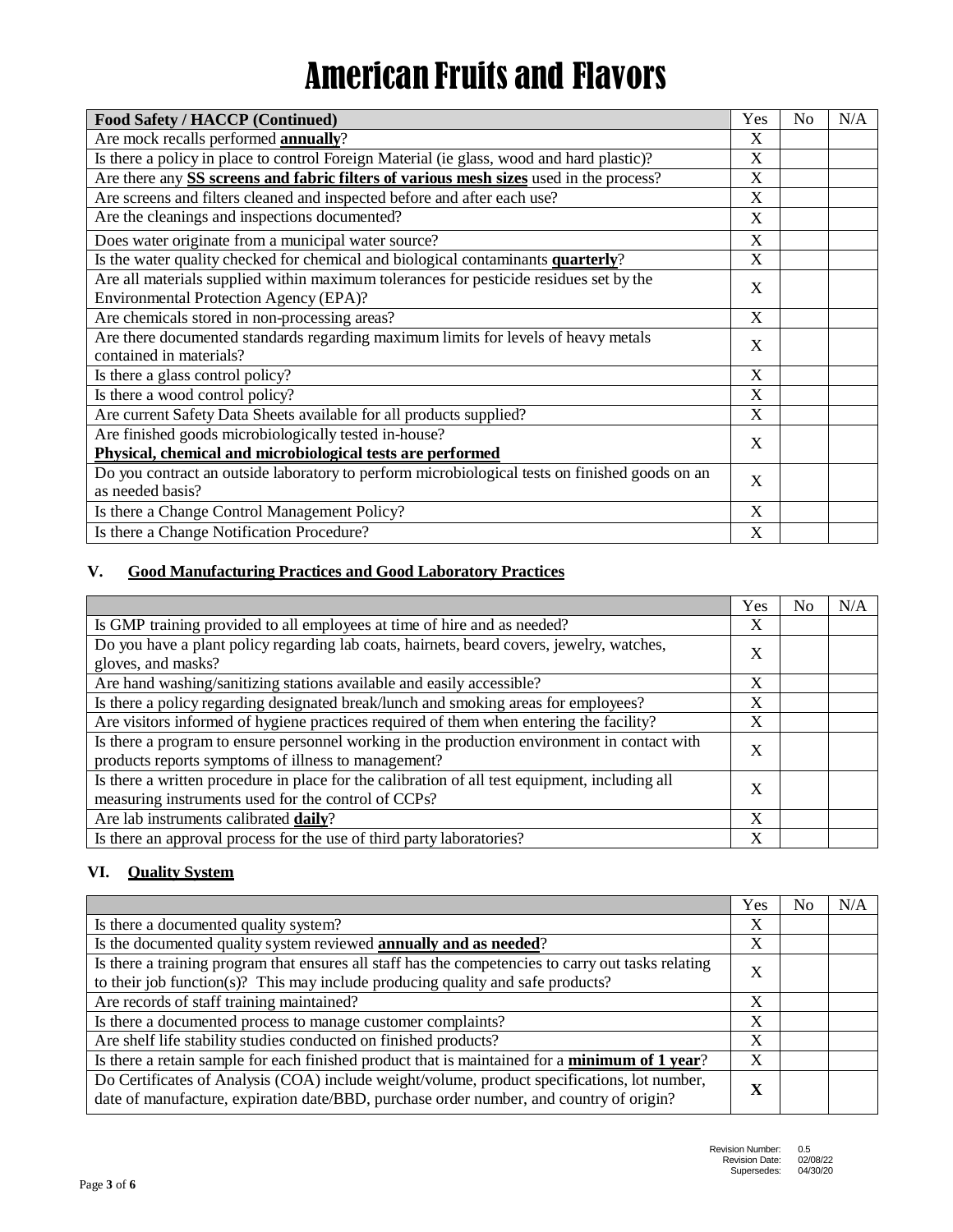#### **VII. Purchasing and Raw Materials**

|                                                                                                                                                                      | Yes          | No | N/A |
|----------------------------------------------------------------------------------------------------------------------------------------------------------------------|--------------|----|-----|
| Is there a Supplier Approval Program?                                                                                                                                | X            |    |     |
| Is a current supplier list maintained?                                                                                                                               | X            |    |     |
| Are suppliers audited?                                                                                                                                               | X            |    |     |
| Are goods only purchased from list of approved suppliers?                                                                                                            | X            |    |     |
| Is there a formal policy for assuring raw materials are adequately checked for cleanliness,<br>damage, pest activity, and temperature abuse upon delivery?           | X            |    |     |
| Is there a written hold and release procedure for incoming raw materials?                                                                                            | X            |    |     |
| Is there a program for assuring and documenting the quality of incoming raw materials?                                                                               | $\mathbf{X}$ |    |     |
| Are records of received raw materials maintained and include the following:<br>Name of item, manufacturer, lot quantity, invoice number, date received, and carrier? | X            |    |     |
| Is there a formal policy for rejecting incoming raw materials?                                                                                                       | X            |    |     |
| Is there a retain sample for each raw material kept through a minimum of 1 year?                                                                                     | X            |    |     |
| Is there an inventory system that tracks quantities of raw materials and distribution use?                                                                           | $\mathbf{X}$ |    |     |
| Are raw materials used on a First In First Out (FIFO) basis?                                                                                                         | X            |    |     |
| Does the Quality Control Department evaluate and advise of the disposal of expired raw<br>materials or materials that do not meet microbiological standards?         | X            |    |     |
| Is there a documented raw material disposal procedure?                                                                                                               | X            |    |     |
| Are outside testing laboratories used to test raw materials?                                                                                                         | X            |    |     |

#### **VIII. Process Control**

|                                                                                              | Yes | No | N/A |
|----------------------------------------------------------------------------------------------|-----|----|-----|
| Are there written procedures for all product processes?                                      | X   |    |     |
| Is equipment (e.g. scales, thermometers) checked <b>weekly</b> for accuracy?                 | X   |    |     |
| Are integrity checks documented?                                                             | X   |    |     |
| Is there a system to identify, monitor, control, correct quality deviations during process?  | X   |    |     |
| Are operators aware and trained to handle non-conforming products?                           | X   |    |     |
| Are there pre-operational inspections?                                                       | X   |    |     |
| Are there in-line inspections to ensure products are meeting specifications?                 | X   |    |     |
| Is the production of products protected against cross contamination from other products?     | X   |    |     |
| Do you have an environmental testing program?                                                | X   |    |     |
| Does your environmental testing include quarterly tests for Listeria, E.Coli and Salmonella? | X   |    |     |
| Are there written procedures for corrective actions if results exceed limits?                | X   |    |     |

### **IX. Handling, Labeling, Storage, Packaging and Delivery**

|                                                                                             | Yes | N <sub>0</sub> | N/A |
|---------------------------------------------------------------------------------------------|-----|----------------|-----|
| Are there established written specifications for packaging materials?                       | X   |                |     |
| Are packaging materials inspected upon receiving to ensure integrity?                       | X   |                |     |
| Are tamperproof devices used on packaging materials?                                        | X   |                |     |
| Are shipping and receiving areas protected from various weather conditions?                 | X   |                |     |
| Are there documented procedures for storage, packaging, and shipping products?              | X   |                |     |
| Do all shipments (i.e. incoming, outgoing) have tracking number & delivery confirmation?    | X   |                |     |
| Is there a hold and release procedure with documentation for finished products?             | X   |                |     |
| Are temperatures in the storage areas monitored and documented?                             | X   |                |     |
| Are storage areas clean and maintained?                                                     | X   |                |     |
| Are food products stored separately from non-food items?                                    | X   |                |     |
| Is there a designated storage area for packaging materials which prevents deterioration and | X   |                |     |
| contamination?                                                                              |     |                |     |
|                                                                                             |     |                |     |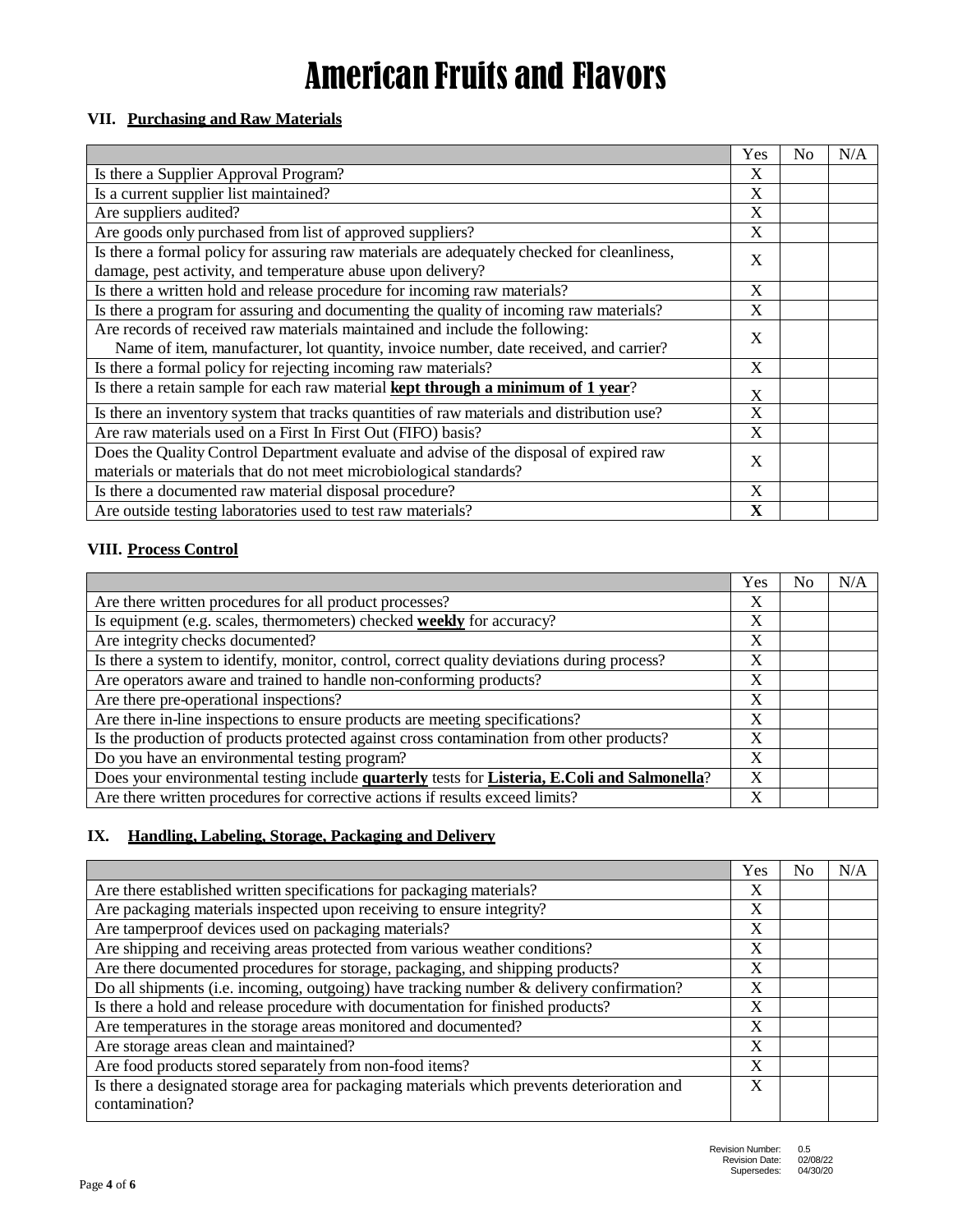| Handling, Labeling, Storage, Packaging and Delivery (Continued)                                | Yes | No | N/A |
|------------------------------------------------------------------------------------------------|-----|----|-----|
| Is there a written finished product label program?                                             | X   |    |     |
| Is there secured and limited access to labels and labeling supplies?                           | X   |    |     |
| Are all labels proofread and ensured they are placed on respective finished products?          | X   |    |     |
| Are all raw materials, packaging supplies, and finished products kept off the floor?           | X   |    |     |
| Are security checks conducted on vehicles and trailers?                                        | X   |    |     |
| Are trailers inspected before loading for cleanliness, suitable conditions, free of odors, and | X   |    |     |
| other conditions that may affect product quality/safety? Is this documented?                   |     |    |     |

### **X. Cleaning and Sanitation**

|                                                                                                     | Yes | No | N/A |
|-----------------------------------------------------------------------------------------------------|-----|----|-----|
| Are cleaning supplies/equipment and non-food grade chemicals stored in a separate area away         | X   |    |     |
| from raw materials, production lines, finished goods, shipping and receiving areas?                 |     |    |     |
| Are material contact surfaces/equipment non-corrosive?                                              | X   |    |     |
| Is there a master sanitation program which assures regular and thorough cleaning in all areas of    | X   |    |     |
| the facility?                                                                                       |     |    |     |
| Are there documented procedures which include time, temperature, detergent, sanitation,             | X   |    |     |
| concentration, and rinse time?                                                                      |     |    |     |
| Are these procedures validated with ATP, Allergen and Micro testing?                                | X   |    |     |
| Is a written procedure used to train all sanitation employees on correct cleaning procedures and    | X   |    |     |
| the use of chemicals?                                                                               |     |    |     |
| Does a routine cleaning verification include microbiological checks of the plant, equipment,        | X   |    |     |
| and product?                                                                                        |     |    |     |
| Are all areas of facility's interior including behind and under racks free of dust, debris, spills? | X   |    |     |

### **XI. Pest Control**

|                                                                                   | Yes         | No | N/A |
|-----------------------------------------------------------------------------------|-------------|----|-----|
| Is there a written pest control program?                                          | X           |    |     |
| Is a third party provider used for pest control? Guarantee Pest Control           | v           |    |     |
| Are person(s) responsible of application of pesticides formally certified?        | $\mathbf v$ |    |     |
| Are pest control inspections conducted twice per month?                           | X           |    |     |
| Are pest control inspections documented along with necessary corrective actions?  | X           |    |     |
| Do you have updated pest control map(s) of the interior and exterior of facility? | X           |    |     |
| Is pesticide application information kept on record?                              | v           |    |     |
| Are outer building parameters protected against insect and rodent activity?       | v           |    |     |

### **XII. Site Security**

|                                                                                            | Yes | No | N/A |
|--------------------------------------------------------------------------------------------|-----|----|-----|
| Is there a food defense program in place?                                                  | X   |    |     |
| Are the facility grounds and perimeters secured against outside intrusion?                 | X   |    |     |
| Do the facility grounds have security cameras outside?                                     | X   |    |     |
| Does the facility have an alarm system?                                                    | X   |    |     |
| Are deliveries and outgoing shipments protected against potential tampering?               | X   |    |     |
| Are all computers and physical paper files secured against hacking or unauthorized access? | X   |    |     |
| Are background checks conducted as part of the pre-employment process?                     | X   |    |     |
| Is there a policy regarding visitors coming into the facility?                             | X   |    |     |